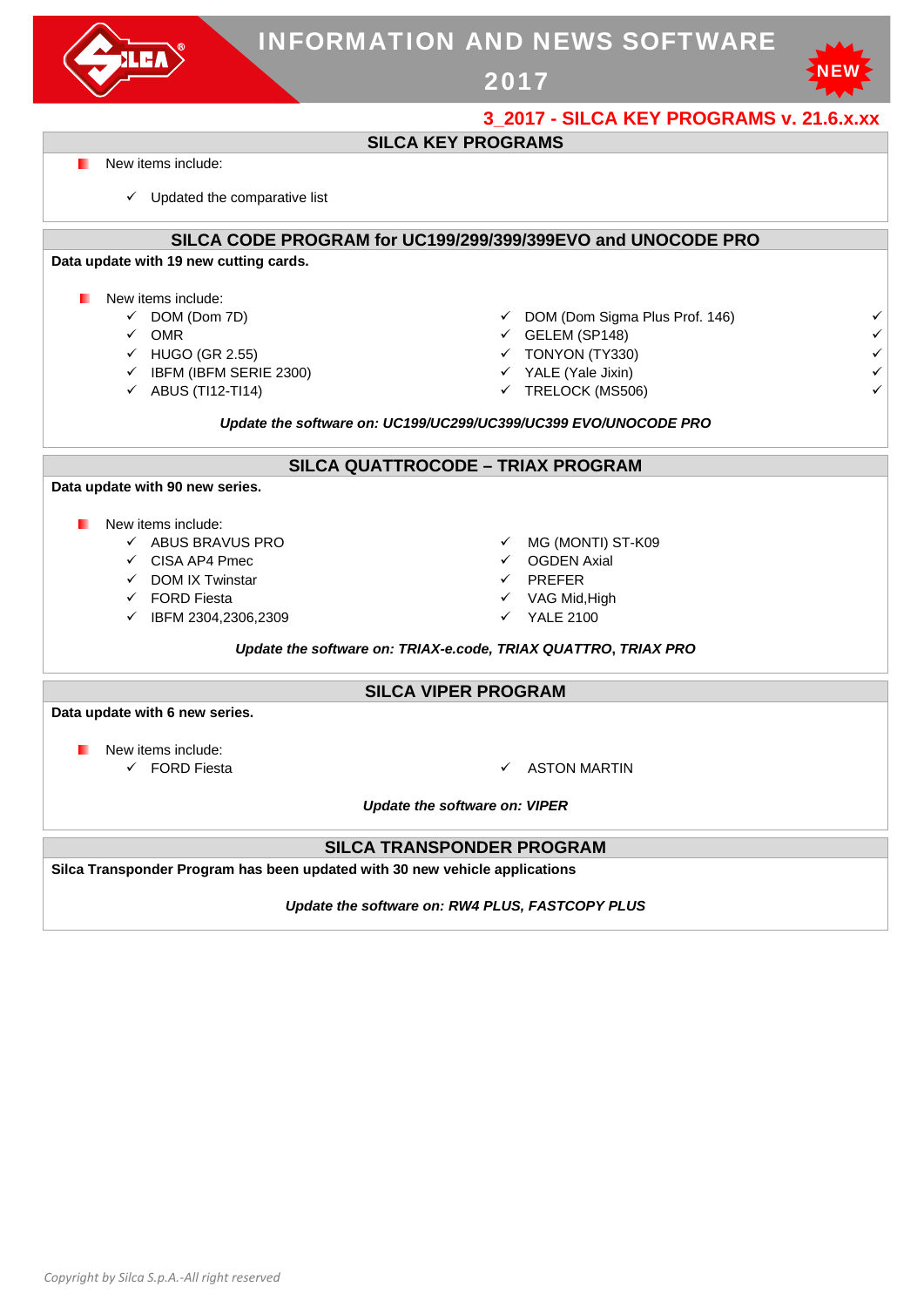

# INFORMATION AND NEWS SOFTWARE

2017



## **2\_2017 - SILCA KEY PROGRAMS v. 21.5.x.xx**